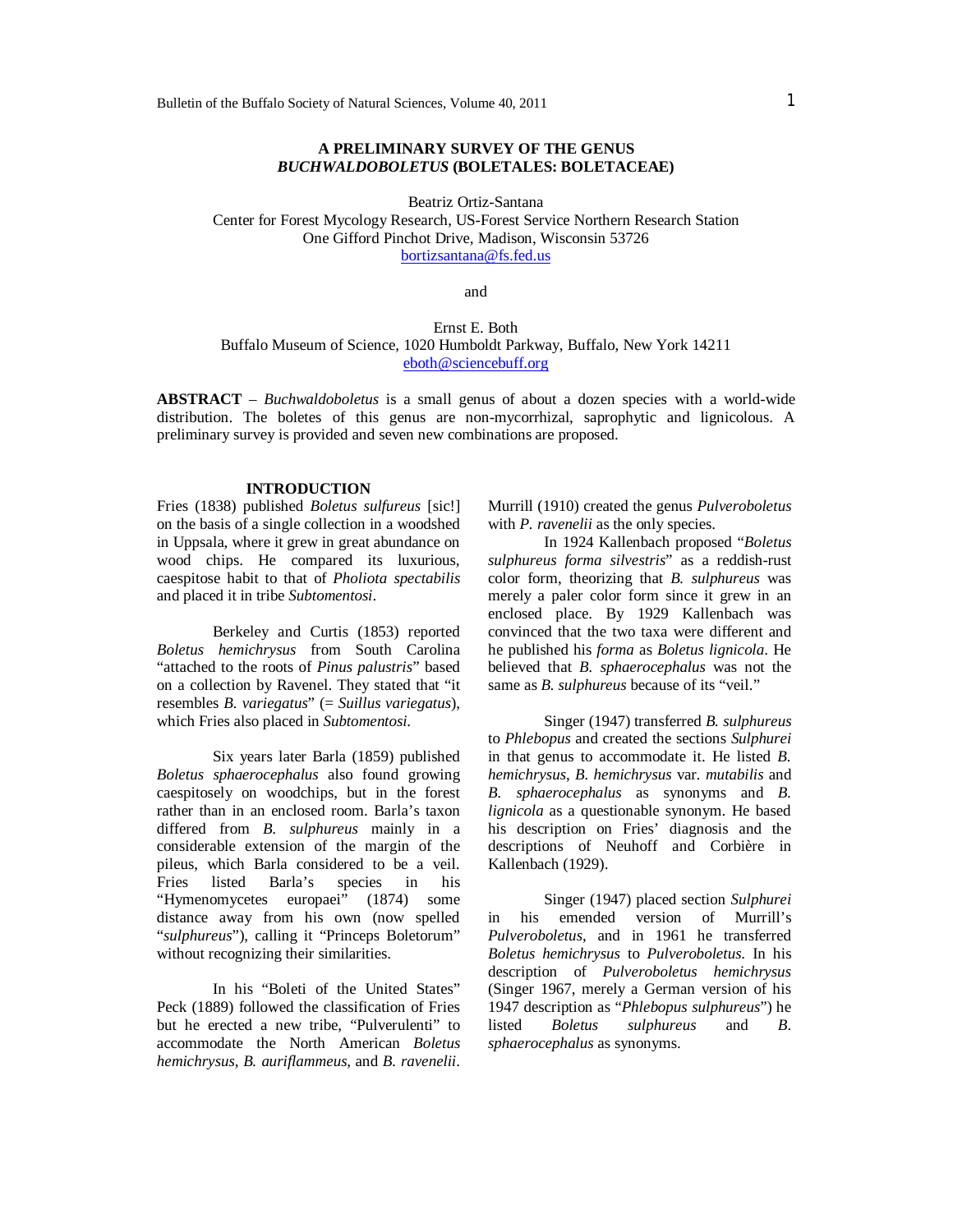Pilát (1965) transferred *Boletus lignicola* to *Pulveroboletus* and in 1969 he proposed the genus *Buchwaldoboletus* to accommodate *Boletus lignicola* (type species) and *B. hemichrysus*. Pilát characterized the two members of the genus by their lignicolous habit, lack of veil, decurrent and arcuate hymenophore, the stipes with yellow mycelium, the bluing yellow flesh and the absence of hyphal clamps.

Singer's synonymy was followed by many European authors including Watling (1970) who, however, suggested that "further work will possibly indicate that our European fungus is not conspecific" [with the North American *Boletus hemichrysus*]. "If this is true the valid name of our fungus would be *Boletus sphaerocephalus*." Smith and Thiers (1971) were the first North American authors to use this name. Watling, and Smith and Thiers thought that *B. sphaerocephalus* and *B. sulphureus* were the same, regarding Barla's "veil" as a simple extension of the pileus' margin similar to what is found in some species of *Leccinum*.

Watling and Gregory (1988)<br>transferred *Boletus* sulphureus to Boletus *sulphureus* to *Buchwaldoboletus* and they published *Buchwaldoboletus spectabilis* as a new species from Australia, with similarities to *B. hemichrysus*. Watling (2008) emended the genus *Buchwaldoboletus* based primary on the type species of the genus.

Watling and Hills (2005) proposed two stirpes for the two species of *Buchwaldoboletus* in Europe: Stirps 1: Lignicola and Stirps 2: Phaerocephalus. We propose a third stirps: Stirps 3. Hemichrysus.

We present the first world-wide survey of 12 members of this genus and propose seven new combinations. This survey is based on macro- and micromorphology as culled from the literature.

## **STIRPS 1. LIGNICOLA GROUP**

Pileus and stipe tomentose, with some shade of brown, reddish brown, dry; context yellow, bluing, especially above the tubes; *Buchwaldoboletus lignicola*: Europe and eastern North America; *B. xylophilus*: Sri Lanka, Malaysia, Hong Kong, Philippines; *B. kivuensis*: Africa, Congo; *B. brachyspermus*: Lesser Antilles, Martinique; *B. duckeanus*: Brazil, Amazonia.

## *BUCHWALDOBOLETUS LIGNICOLA* Pilát, in Friesia IX: 217. 1969.

#### **Basionym**:

*Boletus lignicola* Kallenbach, in Die Pilze Mitteleuropas, Band 1. Die Röhrlinge (Boletaceae) p. 57. 1929.

**Type**: Not designated, apparently lost.

**Synonym**: *Boletus sulfureus* Fries forma *silvestris* Kallenbach 1924, Annales Mycologici 22:410–414.

**Additional synonymy**: *Xerocomus* (Singer, 1942); *Gyrodon* (Heinemann, 1951, description excluded); *Phlebopus* (Moser, 1955); *Pulveroboletus* (Pilát, 1965); *Pulveroboletus* (Dick & Snell, 1965, superfluous). For complete citation, see Both (1993).

Characterized by the yellow-brown to reddish brown pileus and stipe, pileus covered with soft appressed tomentum which is easily detersible, attached to the flesh by a thin gelatinous layer, so that the tomentum can be moved back and forth. Context yellow, bluing above tubes. Tubes detersible, decurrent, pores yellow to golden, bruising greenish-blue. Stipe equal, basal area sulphur-yellow, ending in a golden-yellow mycelium. Spores  $6-9$   $(-12) \times 3-$ 4 µm; cystidia  $29-80 \times 4-9$  µm.

**Habit/habitat**: Usually solitary, rarely two to four specimens fused together, no truly caespitose. At the base of or on top of stumps of conifers, *Picea abies*, *Pinus silvestris*, *P*. *strobus* and other pines, also with *Larix*, rarely with deciduous trees (*Prunus avium*). Often together with the polypore *Phaeolus schweinitzii*. Widely distributed throughout Europe, from the subartic south to Switzerland. In North America from Quebec and Ontario throughout Eastern North America; south to Pennsylvania, southern limits to be established.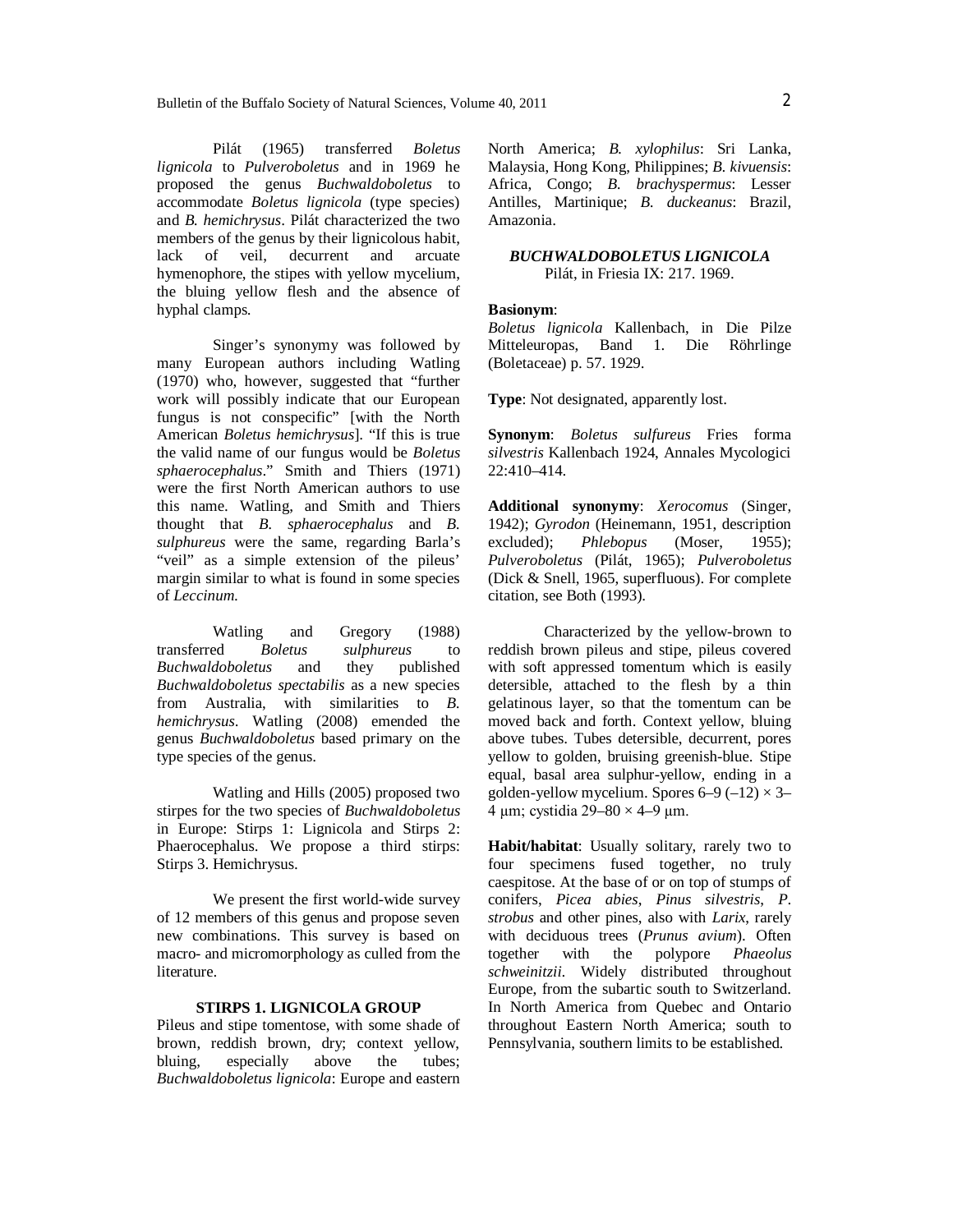The association of *Buchwaldoboletus lignicola* with the brown-rot *Phaeolus schweinitzii* is well-documented in the European literature, although this association "is not understood but must be very close" (Watling, 2004). Szczepka and Sokol (1984) catalogued the joint appearance of the two fungi in Europe from 1962–1982 and suggested that the wood broken down by the polypore might provide a favorable substrate for the bolete.

In their study the authors found the two fungi to grow in close proximity near *Pinus silvestris*, *P. strobus*, *Larix decidua* and *Prunus avium*. It is interesting to note that the trees favored by the bolete are also the same that are infested by the polypore: the conifers *Pinus*, *Picea*, *Abies*, *Larix*, more rarely deciduous trees, especially *Prunus* (Jahn, 1979). The joint occurrence with *Prunus avium* is especially noteworthy: A number of boletes were collected from 1972–1978 by J. Zedlacek under an old *Prunus avium* (See Dermek 1984, Fig. 99, for J. Sedlacek's collection of *B. lignicola* under *Prunus avium*. Interestingly, Dermek makes no mention of *Phaeolus schweinitzii*). Between 1974 and 1977 *Phaeolus schweinitzii* grew regularly at the base of this tree, often in close proximity with the bolete. Since the bolete grew alone from 1972 to 1974 can it be assumed that it did not need the polypore?

Brown (1985) reported the occurrence of *Boletus lignicola* and *Phaeolus schweinitzii* in a plantation of about 250 Sitka spruce trees (*Picea sitchensis*) in North Wales. Ten trees were found to be infested with *P*. *schweinitzii* and seven of the infested trees produced 24 fruiting bodies of *B. lignicola*. During four observed seasons the bolete fruited very close to the polypores and their old remains from previous years.

Lipka (1985) studied some 50 fruitbodies of *Buchwaldoboletus lignicola* collected in a forest near Warsaw, Poland. They grew under 8 trees of *Larix* and 2 of *Pinus*. In the same locality grew *Phaeolus schweinitzii*. Some of the 62 fruit-bodies of the polypore grew near the conifers or on their stumps, but always in the neighborhood of young, deciduous trees o the genera *Corylus, Carpinus, Crasus, Padus, Sorbus* and *Acer.* 

Lipka (1987) found that individual fruit-bodies of *B. lignicola* could exist for 4–6 (7) weeks. Since they always occurred in the presence of young deciduous trees identified in the previous paper, it was suggested that this bolete (in addition to being a saprophyte) could form mycorrhizal relationships with some of these trees. While the odor of the context of *B. lignicola* was pleasant ("subaromatico") in young specimens, it became very disagreeable in older ones. A disagreeably foul odor was also recorded by Killermann, who create the taxon *Boletus lignicola* var. *foetidus* Killerman 1925 (cited in Kallenbach, 1929). To our knowledge, these are the only two records of an unpleasant odor associated with *Buchwaldoboletus lignicola*.

**Descriptions and illustrations**: Bessette et al (2000, from Lamoureux & Després); Breitenbach & Kränzlin (1991); Dähncke (1993, p. 53, three fruit-bodies fused together); Dermek (1984, Fig. 97); Dermek & Lizon (1985, # 118); Heinemann (1988); Kallenbach (1929, Plate 25); Lamoureux & Després (1997, fig. 63): Leclaire & Essette (1969, pl. 13); Phillips (1991, p. 223); Pilát & Dermek (1974, pl. 26. cm, from Kallenbach); Reid (1966, pl. 2); Singer (1967); Watling & Hills (2005, description).

## *BUCHWALDOBOLETUS XYLOPHILUS*

(Petch) Both & B. Ortiz, comb. nov.

## **Basionym**:

*Boletus xylophilus* Petch, Annals Royal Botanic Garden, Peradenya 7:283. 1922.

**Holotype**: SRI LANKA: Central Province: Kandy District, Peradeniya, Nov. 1918, Petch 5812 (K.). Additional material: Peradeniya, Nov. 1909; Western Province: Urumuwella, 1906; Elkaduwa, June 1910 (Pegler, 1986). Petch stated that "specimens, probably of this species, up to a foot in diameter, have been seen … in the low-country." "On lawns or in forest, arising from buried wood, around decaying stumps or on rotting logs of dicolyledonous trees."

Throughout Malaysia, Sri Lanka, Ceylon, Hong Kong, Malaya, Philippines.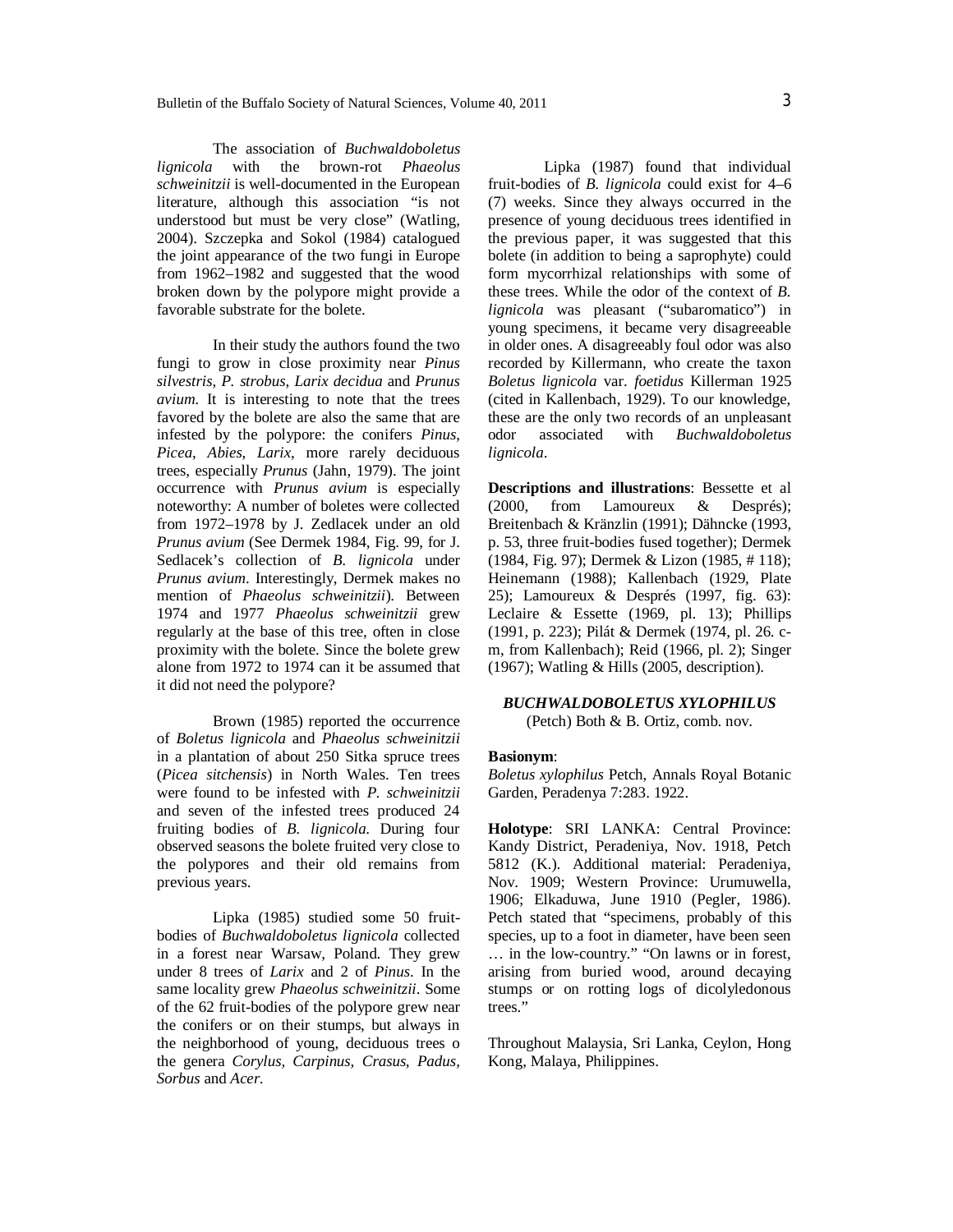**Synonyms**: *Pulveroboletus xylophilus* (Petch) Singer, in Singer, Araujo and Ivory, Beih. Nova Hedwigia 77: 98 (1983). *Gyrodon xylophilus* (Petch) Heinemann and Rammeloo, Bull. Jard. Bot. Nat. Belg. 53:295 (1983). *Pulveroboletus xylophilus* (Petch) Singer, in Kew Bull. Add. Series 12:465 (1986). Superfluous.

*Boletus xylophilus* is characterized by the overall ferrugineous-brown colors, the dry to subviscid minutely velvety pileus and the surface of the pileus "with a soft brown layer 1– 2 mm thick, attached by a thin subgelatinous layer to the underlying flesh" (Corner, 1972), the yellow context and pore surface that stained blue, and the red-brown stipe with sulphuryellow mycelium at the base (Petch, 1922). It is further characterized by the very small pores and the small spores:  $4.5-5.5 \times 3.2-4 \mu m$  (type, Pegler & Young, 1981). Cheilocystidia  $17-23 \times$ 4–5 µm, pleurocystidia  $27-40 \times 6-10$  µm. Pegler (1986) mentioned "yellow velar remnants over the stipe base," but Petch (1922) described this as the "sulphur-yellow mycelium, sometimes ascending the base of the stem."

The pileipellis is a "poorly developed trichodermial layer of semi-erect hyphae… overlying a gelatinized hypodermium" (Pegler, 1986). *Buchwaldoboletus lignicola* shows a similar structure as noted by Pilát (1965), the upper surface (which covers the hypodermium) can be moved back and forth much like the surface of *Fistulina hepatica* (Singer, 1967). The same structure has been found in *Gyrodon kivuensis* (Neda et al., 1987), but not in *Pulveroboletus brachyspermus*, both of which are close to *B. xylophilus* and *B. lignicola*. All four of these have somewhat similar small spores, ranging from  $4.5-5.5 \times 3.2-4$  µm for *B*.  $x \vee y$ , *xylophilus* to  $6-9 \times 3-4$  µm for *B. lignicola*, with the spores of the other two falling between this ranges.

Singer (1981) noted that "*Boletus xylophilus* Petch (identical with *P. viperinus* Singer) is… quite obviously a *Pulveroboletus*, sect. *Sulphurei*, where the detersile fibrillosity is seemingly or really lacking, and in this case a continuity between sect. *Sulphurei* and sect. *Duckeani*… can be established."

**Descriptions and illustrations**: Corner (1972); plate 2, three specimens and one cut in half (painting by Corner); Fig. 9, growth of the fruitbody of *B. xylophilus*. Pegler (1986) Fig. 103: A. Habit and section (after Corner) of fruitbody, 0.5x; B. spores; C. pleurocystidia (line drawings).

## *BUCHWALDOBOLETUS KIVUENSIS* (Heinemann & Goossens) Both & B. Ortiz, comb. nov.

**Holotype**: AFRICA: Congo, District of the lakes Édouord and Kivu: Panzi-Kivu, alt. 1650 m. abundant on the soil covered with dry branches, in a planting of *Coffea arabica*, near a plantation of Eucalyptus, Jan. 1949. *M. Goosens-Fontana 5087* and picture. Fig. 40, cystidia, line drawings.

**Synonyms**: *Pulveroboletus kivuensis* (Heinemann and Goossens) Singer, in Singer & Grinling, Persoonia 4(4):374. 1967. *Gyrodon kivuensis* Heinemann and Goossens, in Heinemann, Bulletin du Jardin Botanique de lÉtat a Bruxelles 25(2): 169. 1955.

First published as *Gyrodon lignicola* in Heinemann (1951, pp. 238–241) with detailed descriptions. Fig. 53, microscopic structures, line drawings.

Characterized by the cinnamon-brown tomentose-pulverulent and dry pileus, the ochraceous-decurrent, bluing tubes; the cylindrical eccentric stipe with well-developed mycelium at the base, and the yellow, bluing context. It appears to be closely related to *Boletus xylophilus* and like that species has a subgelatinous epidermis, separating the pileal tomentum from the pileal flesh. Spores 5.3–6.8  $\times$  3.3–4.7 µm; cystidia lanceolate 20–40  $\times$  4–10 µm.

Corner (1972) listed it as a questionable synonym of *Boletus xylophilus*, but that species has somewhat shorter spores (4.5– 5.5 vs. 5.3–6.8 µm), and larger pleurocystidia  $(50-70 \times 8-14 \text{ µm vs. } 27-45 \times 5.5-10 \text{ µm}).$ 

In discussing *Pulveroboletus paspali* Singer & Grinling, the authors noted that "among the African species this species appears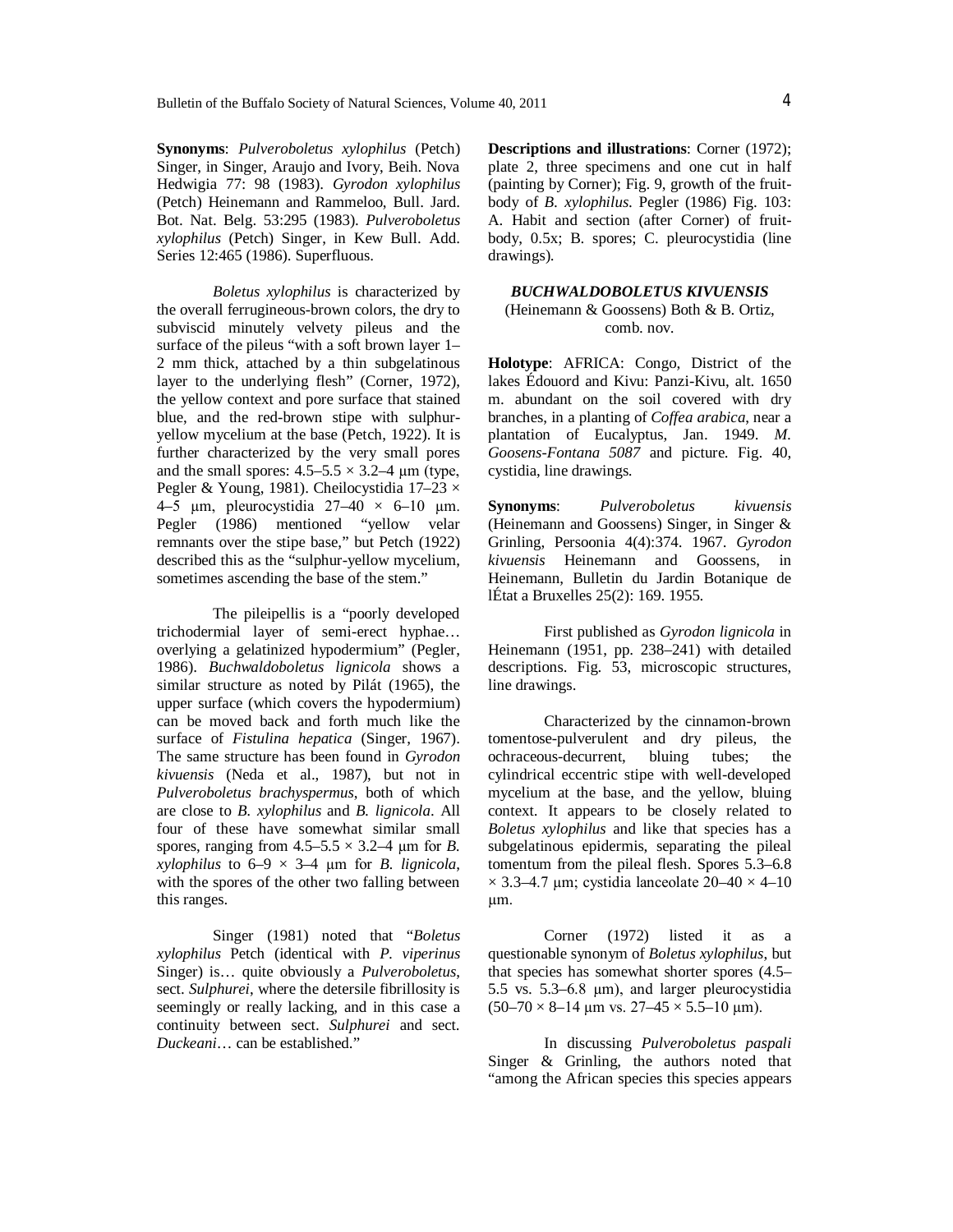to be similar to *Pulveroboletus kivuensis*… which differs from our new species in larger carpophores, bluing context, less evident veil, consistently arcuate-decurrent tubes." The nonbluing context, cylindrical spores, and veil-<br>remnants exclude  $P$ ,  $p$  *paspali* from remnants exclude *P. paspali* from considerations as a *Buchwaldoboletus* species. Corner (1972) placed it close to *Boletus ravenelii*.

## *BUCHWALDOBOLETUS DUCKEANUS* (Singer) Both & B. Ortiz, comb. nov.

**Basionym**: *Pulveroboletus duckeanus* Singer, in Singer, Araujo and Ivory, Beihefte zur Nova Hedwigia 77:95. 1983.

**Type**: BRAZIL: Amazonas: "Ducke-Forest, about 6 km from entrance, about 25 km N of Manaus, 28.VI.1978, leg. Ermelinda Freire, comm. *Singer B 11247* (INPA)."

Characterized by the brown, viscid<br>the small, bluing pores, the pileus, the small, bluing pores, the subferruginous, tapering stipe, the yellow, bluing context and the small spores. Like *Boletus xylophilus* and *Buchwaldoboletus lignicola* it has an "often obsolescent trichodermium … resting on a slightly gelatinized epicutis." Spores  $(4)5-6 \times (3.3)3.5-$ 4.2(4.5) µm; cystidia versiform,  $15-39 \times 7-11.5$  $\mu$ m; cheilocystidia fusoid-subacute 28–39  $\times$  5– 8.5 µm; hyphae without clamps.

"We consider it as the type of a group of strictly tropical species, none of which appear to be obligatorily ectomycorrhizal. These are aside from *P. duckeanus*; *P. rosaemaria* and, in the palaeotropics *P. xylophilus*… (=*Phlebopus viperinus*). This latter species of which I have seen collections from the Philippines, Ceylon, Hong Kong, and India (Calicut University campus on a dead stump palm, leg Leelavathy, F) differs from *P. duckeanus* by a deeper, thicker trichodermium, large average size of the carpophores and different cheilocystidia" (Singer et al., 1983).

**Descriptions and illustrations**: Singer et al. (1983), Fig. 14, Microscopic structures (line drawings); Fig. 15, two carpophores x1 (line drawings); Plate 17A: color photographs of three carpophores; in appearance similar to Corner's painting of *B. xylophilus*, but smaller in size.

> *BUCHWALDOBOLETUS BRACHYSPERMUS* (Pegler) Both & B. Ortiz comb. nov.

**Basionym**: *Pulveroboletus brachyspermus* Pegler, in Kew Bulletin, Additional Series IX:582. 1983.

**Holotype**: MARTINIQUE: Morne Aca, on a large, decaying trunk in a degraded primary xero-mesophytic forest, 200 m, 23 Sept. 1976, *Fiard 782* (K).

*Pulveroboletus brachyspermus* is characterized by the brown pileus, the olivaceous yellow bruising greenish blue tubes, the very small pores which bruise blackish brown; the pale brown context that bruises blue green context, and the russet-colored stipe with a yellow floccose layer over the basal area. This layer is an extension of the deep yellow, copious mycelium, also found in *Boletus xylophilus*. Spores  $4.7-6.2 \times 3.5-4.2 \mu m$ ; cystidia numerous,  $40-55 \times 11-14 \text{ }\mu\text{m}$ .

It appears to be most closely related to *Boletus xylophilus* and *Buchwaldoboletus lignicola*, but it lacks the gelatinous hypodermal layer found in the pileipellis of these two species. In addition *B. lignicola* is associated with pines, while *B. xylophilus* grows on dicotyledonous wood.

#### *PHLEBOPUS VIPERINUS*

Singer, in American Midland Naturalist 37:5. 1947.

Pileus brownish to olivaceous-brown, tinged green, viscid, semi-globose, becoming plano-convex, 10–20 cm broad; hymenophore sulphureus, pores very small, tubes short, decurrent; context slowly bluing when cut. Stipe concolorous with pileus, substriate, cylindrical,  $7-12$ cm  $\times$  7–13 mm. Spores 5–6.5  $\times$  3.5–4.2 µm. Among decaying leaves and woody debris under *Acacia*. June to September.

**Type**: PHILLIPINES (FH – no other information published by Singer). Honk Kong,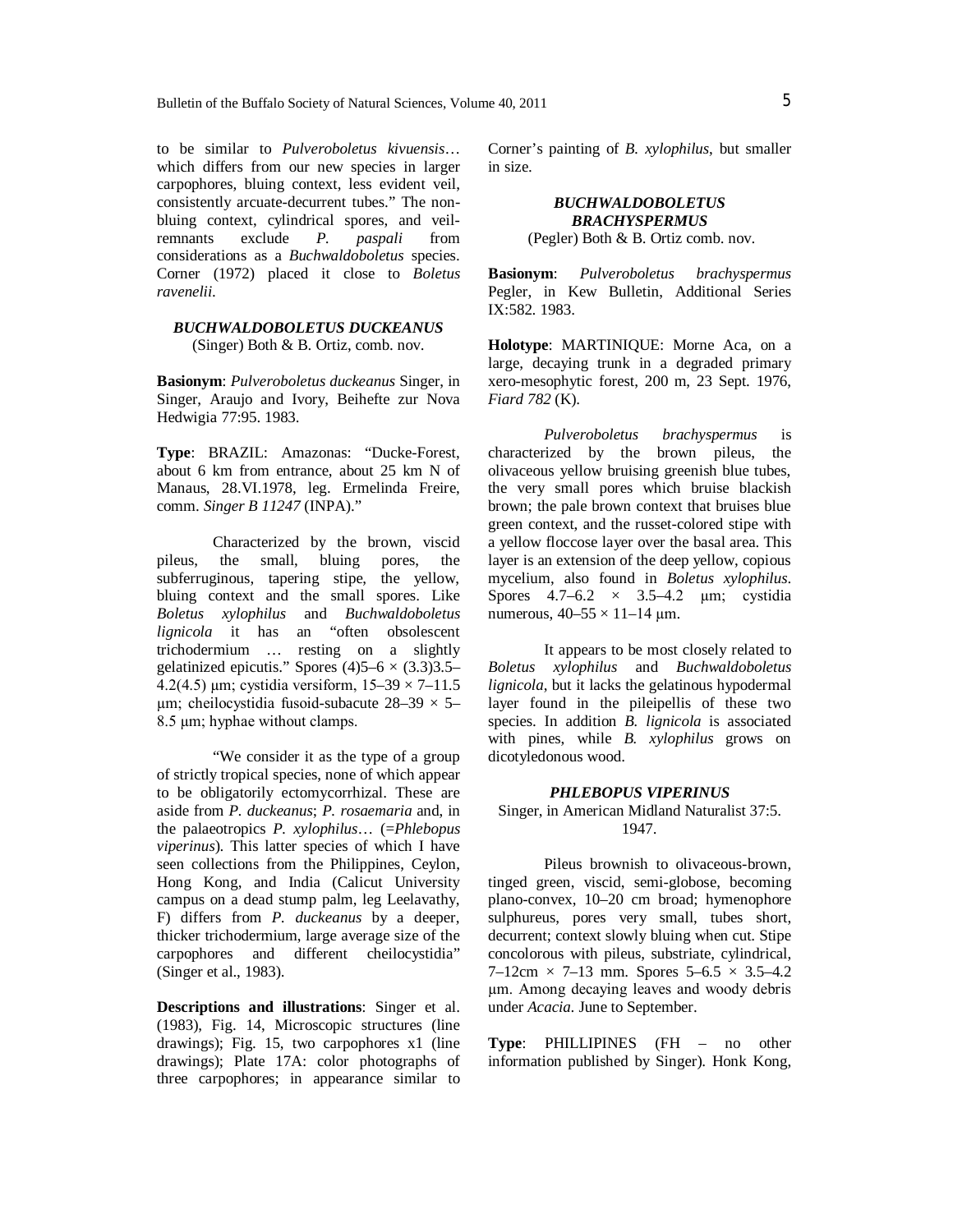U.S.N. Pac. Expl. Exp. *C. Wright 212*, det. Singer, Co-TYPE (FH).

This is based on *Boletus badius sensu* Mendoza, "Phillipine Mushrooms," Phil. Journ. Sci. 65:91. 1938, pl. 54, fig. 1. (not seen). Heinemann & Rammeloo (1983) stated that Singer's diagnosis was a quasi literal translation of Mendoza's description, while Singer's microscopic data were based on a collection by Mendoza [Pandonan, Manila, 12 July 1935, single specimen with spores  $4.5-5.00-5.8 \times$ 3.3–3.75–4.0 µm] which Singer designated as the type, "without any certitude that it served as the basis of Mendoza's description." They further stated that the co-type, designated by Singer, was a different species and that *Phlebopus viperinus* should be considered a *nomen dubium*.

Corner (1972) cited it as "*Pulveroboletus viperinus* Singer, Agaricales, 1962" (as did Heinemann & Rammeleo: "*Pulveroboletus viperinus* (Sing.) Singer," Agaricales in modern taxonomy,  $2<sup>nd</sup>$  Ed: 734 – though Singer did not publish a valid transfer. Corner (ibid.) listed it as a questionable synonym of *Boletus xylophilus*, while Singer (1981) noted that it was identical with that species.

#### **STIRPS 2. SPHAEROCEPHALUS**:

Pileus and stipe yellow; pileus silky tomentose, viscid when wet; context bluing; on sawdust of pines, often in enclosed areas. *Buchwaldoboletus sphaerocephalus*/*sulphureus*: Europe, North America and Southwestern Australia; *B. peudolignicola*: Japan.

#### *BUCHWALDOBOLETUS SULPHUREUS*

Watling in Watling & Gregory, Proceedings Royal Society of Queensland 99:71. 1988.

Watling (2004) has "*Buchwaldoboletus sulphureus* (Quél. [sic!]) Watling & N.M. Gregory…"

**Basionym**: *Boletus sulphureus* [sic!] Fries in Epicrisis Systematis Mycologici, p. 413. 1838. *nom. illegit*.

**Type**: SWEDEN, Uppsala. We have no information of the type.

**Synonyms**: *Versipellis* (Quélet, 1886); *Xerocomus* (Quélet, 1888); *Suillus* (Kuntze, 1898); *Ixocomus* (Gibbert, 1931); *Phlebopus* (Singer, 1947); *Gyrodon* (Heinemann, 1955).

Pileus compact, hemispheric becoming applanate, sulphur-yellow with innate, silky fibers, margin inrolled; pilei becoming deformed and fused together because of the densely caespitose growth. Context yellow, bruising more or less blue, becoming yellow again after bruising, at times reddening above tubes. Tubes adnato-decurrent, 2–4 mm long, becoming rust-colored when bruised, pores compound, yellow, becoming greenish. Spores yellow-olive. Stipe glabrous, sulphur-yellow, becoming rust-colored. Description after Fries, Epicrisis, p. 413–414, and Hymenomycetes Europaei p. 502. 1874 (Fries changed "sulfureus to sulphureus").

Fries found it only once in a woodshed in Uppsala, among decaying wood chips of pine, very copious, growing in clusters out of a wide-spread golden yellow mycelium.

**Descriptions and illustrations**: Singer (1947, as *Phlebopus sulphureus*); Pantidou (1961) published a study of *Phlebopus sulphureus* in culture, based on a specimen collected in Louisiana, with spores  $6-10 \times 3-4.5$  µm; Singer (1967, as *Pulveroboletus hemichrysus*, merely a German translation of his 1947 description). Singer was followed by a number of European authors – see our discussion under *B. hemichrysus*. Kallenbach (1929) pl. 47, figs. 79/80, two views of a cluster of 6, black & white photographs; pl. 25, figs. 17/18 after paintings by E. Neuhoff 9.VII.1919 (on decaying woodchips in a barn of a brewery) – with spores  $7-9 \times 3.5-4 \mu m$ ; Pilát & Dermek  $(1974)$ , pl. 2b, figs. a-d (from Kallenbach); Leclair & Essette (1969), Pl. 17; Dermek (1979) pl. 66a as "*B. hemichrysus*" (on a living *Pinus silvestris*, see Engel 1977); Alessio (1985) pl. 69 as *Pulveroboletus lignicola*.

"With the nomenclatorial protection of Friesian names which appear in *Systema Mycologicum* and *Elenchus* the name *Boletus sulphureus* Fr. must be judged as a later homonym of *Boletus sulphureus* Billiard" [and thus "*B. sulphureus* Fries" becomes a *nom. illegit*.]. The next available name for this bolete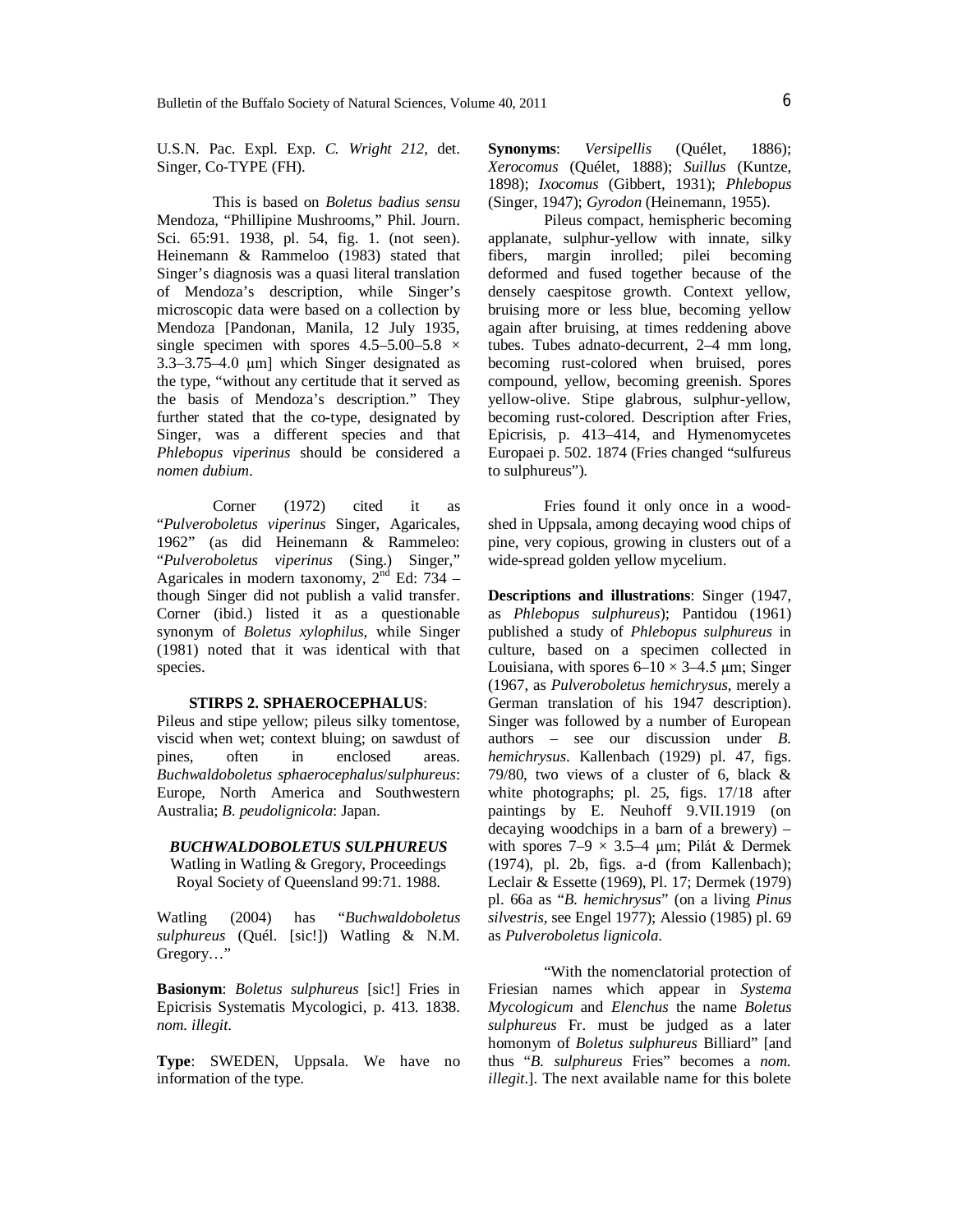is therefore *Boletus sphaerocephalus* Barla (Watling & Li, 1999).

## *BUCHWALDOBOLETUS SPHAEROCEPHALUS*

(Barla) Watling & T.H. Li, in Watling, Edinburgh Journal of Botany 61: 46. 2004.

Watling and Li (1999) have it (incorrectly) as *Buchwaldoboletus sphaerocephalus* (Barla) T.H. Li. & R. Watling in Edinburgh Journ. Bot. 56:44. 1999.

**Basionym**: *Boletus sphaerocephalus* Barla, Les Champignous de la Province de Nice, 72. 1859.

**Synonyms**: *Buchwaldoboletus hemichrysus* f. *sphaerocephalus* (Barla) Estadès & Lannoy, Documents Mycologiques XXXI(no. 121). p. 59. 2001. *Boletus sulphureus* forma *sphaerocephalus* (Barla) Konrad & Maublanc, Icones Selectae Fungorum 6:469. 1937.

Caespitose, pileus at first nearly spherical, becoming strongly convex, glabrous, becoming viscid in humid conditions, yellow to yellow-fulvus; tubes short, adnate ventricose, pores very small; stipe fleshy, ventricose; context yellow, bluing; spores ovoid, pale ochraceous. In the forest of Lamaer, on sawdust of Pinus.

Watling and Gregory (1988) reported *Buchwaldoboletus sulphureus* from Australia (Kalamunda near Perth) growing in a cluster at the base of a dead pine stump under *Pinus radiata*, a conifer introduced from California. They reported the spores to be  $5.5-7.2 \times 3.3-4.5$ µm. Watling and Li (1999) reported on additional material and changd the name to<br>Buchwaldoboletus sphaerocephalus. Two *Buchwaldoboletus sphaerocephalus*. Two primordia in this collection showed "the pileus margin… clasping the stipe, parallel to the phenomenon seen in *Leccinum atrostipitatum*… and its allies. On further development, the pileus… maintains a rather irregular appendiculate narrow skirt" as an extraordinary extension of the pileus margin, a thin, soft and viscous skin." This is the only difference between *B. sulfureus* and *B. sphaerocephalus*.

**Habit/Habitat**: at the base of pine stumps, single or in groups on sawdust of pines in dense

caespitose clusters of up to 15–20 individuals. Often in sheltered areas or indoors in woodstalls, wood-sheds et al. and then yearround. Throughout Europe, from Scandinavia to Italy; in North America from Canada south to Florida, along the Gulf Coast to Texas, west to Michigan and Idaho.

**Descriptions and illustrations**: Corbière (1922, description in Kallenbach) gave the spores as 7–  $8 \times 4$  µm and the dimension of the pileus as 10– 12 (-20) cm; Smith & Thiers (1971, pl. 92, black and white photograph of a cluster of 3); Watling (1976) Fig. 8, black and white photograph of a dense cluster of 7 specimens, Great Windsor Park, England, "on sawdust heap in conifer plantation." Bessette, Roody and Bessette (2000), p. 312A, 313B; Galli (2000), pp. 29, 36, 147, 148 at base of *Pinus pinea* (as *B. hemichrysus*).

# *BUCHWALDOBOLETUS PSEUDOLIGNICOLA*

(Neda) Both & B. Ortiz, comb. nov.

**Basionym**: *Pulveroboletus pseudolignicola* Neda, in Neda, Yokoyama and Furukawa, Trans. Mycol. Soc. Japan 28:319. 1987. Fruitbodies and microscopic structures. Line drawings.

**Type**: JAPAN, Tsukuba, Ibaraki, 3 July 1986, F-14578, Herbarium of Forestry and Forest Products Research Institute (BCI).

Pileus 4–17 cm, pulvinate to plane, velutinous, yellow to cinnamon-brown, bluing when bruised; tubes arcuate-decurrent; yellow, pores very small, chrome yellow, bruising blue; stipe  $5-8$  cm  $\times$  2–6 mm, central to sub eccentric, firm, yellow to orange, darker toward the base, bruising blue; "attached by the yellow mycelium to the sawdust." Flesh yellow, bluing. Spores  $5-7 \times 3.5-4.5 \mu m$ ; cheilocystidia numerous,  $26-44 \times 5.0-6.5$  µm, pleurocystidia similar. "Gregarious or caespitose on sawdust of pine, July to September."

The authors compared it primarily to *Boletus xylophilus* but we believe its true relationship is with *B. sphaerocephalus* on the basis of the overall yellow colors and the strongly caespitose habit on sawdust of pine.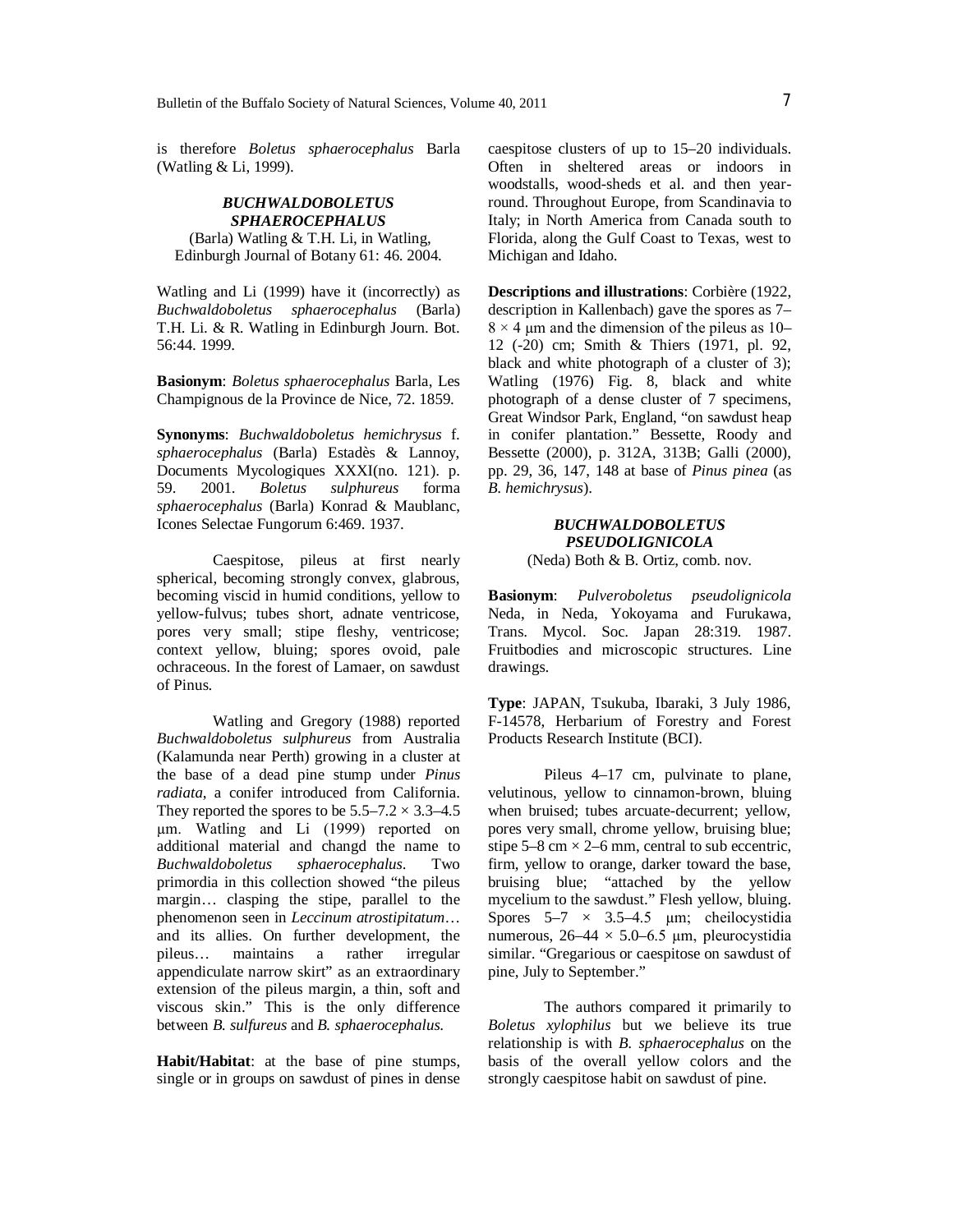## **STIRPS 3. HEMICHRYSUS**:

Pileus and stipe bright yellow, pulverulent; pore surface yellow, becoming subferrugineous; stipe yellow above, reddish below. *Buchwaldoboletus hemichrysus*: North America, reports from Europe refer to *B. sphaerocephalus*; *B. acaulis*: Lesser Antilles, Martinique; *B. spectabilis*: Australia, Queensland; *B. orovillus*: California.

### *BUCHWALDOBOLETUS HEMICHRYSUS*

(Berkeley & Curtis) Pilát, in Friesia IX: 217. 1969.

**Basionym**: *Boletus hemichrysus* Berkeley & Curtis, in Ann. Mag. Nat. Hist. ser. 2, 12:429. 1853.

**Type**: USA: South Carolina, Curtis no. 2928. (K). Pegler and Young (1981) as "Ravenel 2928", spores  $6.5 - 8.5 \times 2.7 - 3.5 \mu m$ .

Pileus 6–8 inches across, convex, at length plane or irregularly depressed, very bright golden-yellow, squamulose-floccose disposed to crack. Sprinkled with copious yellow dust. Flesh yellow, tasteless. Mycelium yellow. Stem short, varying in thickness, sometimes  $1\frac{1}{2}$  inch in diameter, yellowish tinged with red, irregular, contracted below. Veil none. Hymenium rich red-brown. Tubes angular, adnate, slightly decurrent. Spores ochraceous, dingy, oblong, minute.

Berkeley (1872) provided much smaller dimensions that those given in the protologue: "Pileus 1.5–2.5 in., stem 1 in. high,  $\frac{1}{4} - \frac{1}{2}$  in. thick."

Berkeley and Curtis stressed the "bright golden yellow" pileus, the obvious and "copious" pulverulence which was not due to the presence of *Sepedonium*, a golden yellow *Hypomyces* which infects many species of boletes. This species did not appear in the North American literature until 1889 when Peck published a description based on the protologue, together with a brief note on his variety "mutabilis." Murrill's (1910) description was also based on the protologue as was the description in Coker and Beers (1943).

Coker and Beers did not collect it in North Carolina but they did report on a collection by Murrill from Green Cove Springs, Florida, stating that "in the dried state the cap is 7.9 cm wide; tubes 10 mm long, distinctly decurrent, mouths irregular, radially elongated near stem but not large; stem about 7 cm long. The size of the tube mouth and length of the stem thus depart from the usual description, but it is otherwise typical and undoubtedly the present species." They published a drawing of the spores (plate 61, fig. 17) with dimensions of c.  $7.5-9 \times 3.5-4.0 \mu m$  (scaled from the drawing). They further stated that "this species seems near *B. sulphureus* Fr., which grows in clusters on sawdust (pine, according to Rea)."

Singer (1947) made *Boletus hemichrysus* a synonym of *Phlebopus sulphureus* (Fr.) Singer, together with *Boletus sphaerocephalus* and *B. lignicola*, the latter as a questionable synonym. In 1967 Singer published essentially the same description (in German) under *Pulveroboletus hemichrysus* (Berk. & Curt.) Sing., Sydowia 15:82. 1961" with *Boletus sulphureus* and *B. sphaerocephalus* as synonyms, but omitting *B. lignicola* from the synonymy. Singer's concept was followed by a number of European authors: Watling (1970), Pilát and Dermek (1974, merely a translation of Singer's description), Skiergiello (1975), Engel (1977), Kallio and Heikkilä (1978), Dermek (1979) and others. Singer himself (1986) maintained the same concept.

Watling (1970) appears to have been the first to suggest that *B. hemichrysus* may not be conspecific with *B. sulphureus* = *B. sphaerocephalus* (Both, 1993). Watling and Li (1999) stated: "Several collections of *Boletus hemichrysus* … have been examined because of the suggestions that this species might be the same as *B. sulphureus*; *B. hemichrysus* was originally described from North America. The two fungi are not the same: the latter differs in the development of a yellow powdery veil"  $\equiv$ the pulverulence in *B. hemichrysus*].

**Habit/Habitat**: with various pines, growing at the base of pine stumps or pine trees, from Canada south to Florida, along the Gulf Coast to Texas. European reports refer to *B. sphaerocephalus*.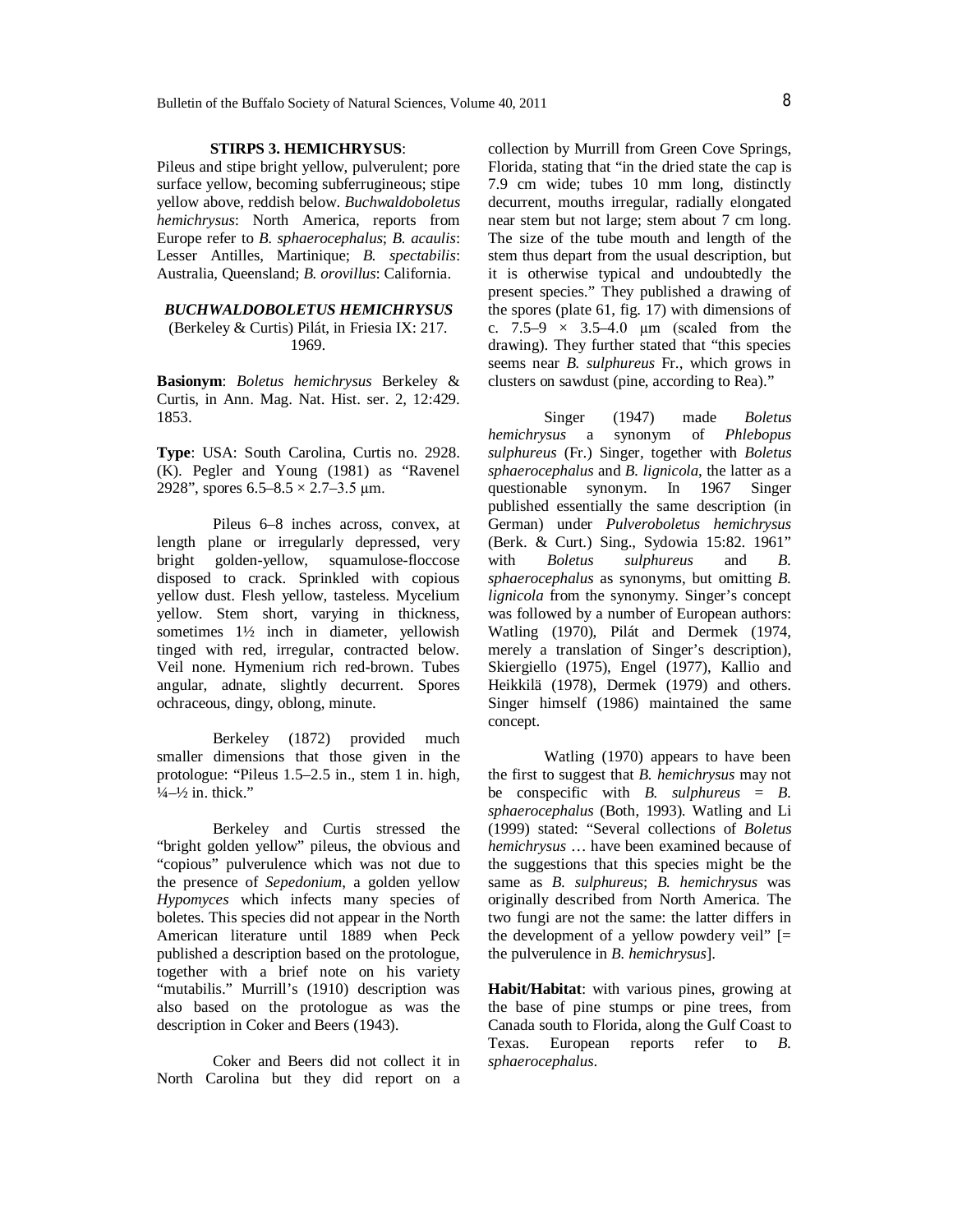**Descriptions and illustrations**: Snell & Dick (1970), pl. 28, not convincing; Weber & Smith (1985), pl. 69; Metzler & Metzler (1992), 230; Bessette, Roody & Bessette (2000), 295 A-D, not convincing; Galli (2000), the *Buchwaldoboletus hemichrysus* pp. 29, 36, 147 and 149 is *B. sphaerocephalus*.

Watling & Gregory (1988) described a very similar species from Western Australia: *Buchwaldoboletus spectabilis* Watling.

## *BOLETUS HEMICHRYSUS var. MUTABILIS* Peck, Bulletin New York State Museum 2(8):104. 1889.

**Type**: USA: New York, Gansevoort, July [1886], apparently not preserved at NYs (!).

Characterized by the "dense yellow tomentum … ofthen rimose-squamose," the yellowish flesh changing to blue. The tubes adnate, "yellow becoming subferruginous and the reddish stem" (for a complete description based on Peck's notebook see Both 1993). "A remarkable species both from its habitat and from the dense tomentum of the pileus. The tomentum is about one line thick. Three specimens found. Pulverolenti" (Peck, Pulverulenti, unpublished notebook 15:145.1886/87).

Singer (1947) treated this variety as a synonym of his broad concept of *Phlebopus sulphureus*. Dick and Snell (1965), Pilát and Dermek (1974) and Dermek (1984) treated it as a synonym of *Boletus lignicola*.

*BUCHWALDOBOLETUS ACAULIS* (Pegler) Both & B. Ortiz, comb. nov.

**Basionym**: *Pulveroboletus acaulis* Pegler, in Kew Bulletin Additional Series IX: 581. 1983. Fig. 117, M-Q, line drawings of habit and section.

**Type**: MARTINIQUE: Morne Aca, in xeromesophytic forest, Nov. 1976, Fiard 6748 (K). Additional collection: Bois La Roche, on very decayed trunk in xero-mesophytic forest, 20 Oct. 1976, Fiard.

Pileus 3–6.4 cm, subglobose, bright yellow, floccose-pulverulent. Tubes arcuatedecurrent, olivaceous-yellow; pores small, sulphur-yellow, bruising deep blue, becoming pinkish-brown. Stipe rudimentary, lateral to very excentric, concolor with pileus, pulverulent. Context yellowish. Spores  $5.5-8 \times$ 2.5–3.5 µm; cystidia numerous,  $25-35 \times 8-10$ µm, upper half encrusted, resinous, brown.

It is very close to *Buchwaldoboletus hemichrysus*, which has more elongated spores  $(6.2–9 \mu m)$  and is always associated with pines.

## *BUCHWALDOBOLETUS PARVULUS* (Natarajan & Purushothama) Both & B. Ortiz, comb. nov.

**Basionym**: *Pulveroboletus parvulus* Natarajan and Purushothama in Trans. Br. Mycol. Soc. 90(1):144–145. 1988. Fig. 1. Fruiting bodies and microscopic structures, line drawing.

**Holotype**: SOUTHERN INDIA: on dead bamboo stumps, in groups, in Poourale Forest, near Sullia (S.K.), Karnataka, India, 4 Sept. 1984, K.B. Purushothama (MUBL 3069).

Pileus 7–13 mm, nearly spherical, reddish-yellow, pulverulent pileus and stipe. Stipe very short, excentric, concolorous with pileus. Tubes adnate, concolorous with the pileus, 3–4 mm deep; context of stipe becoming olive brown when cut; stipe  $5 \times 4$  mm. Spores 5–6  $\times$  3–4 µm. Cystidia abundant,  $17-52 \times 5-8$ µm.

The very brief description (based on a single collection) does not mention any bluing, which would be very unusual for a member of the genus *Buchwaldoboletus*. The yellow, pulverulent pileus and stipe as well as the size of the spores place *Pulveroboletus parvulus* close to *Buchwaldoboletus hemichrysus*. It differs from *Pulveroboletus acaulis* in the absence of encrusted cystidia and the shorter spores (5–6 µm vs. 5.5–8 µm).

*BUCHWALDOBOLETUS SPECTABILIS* Watling, in Watling & Gregory, Proceedings of the Royal Society of Queensland 99:70. 1988.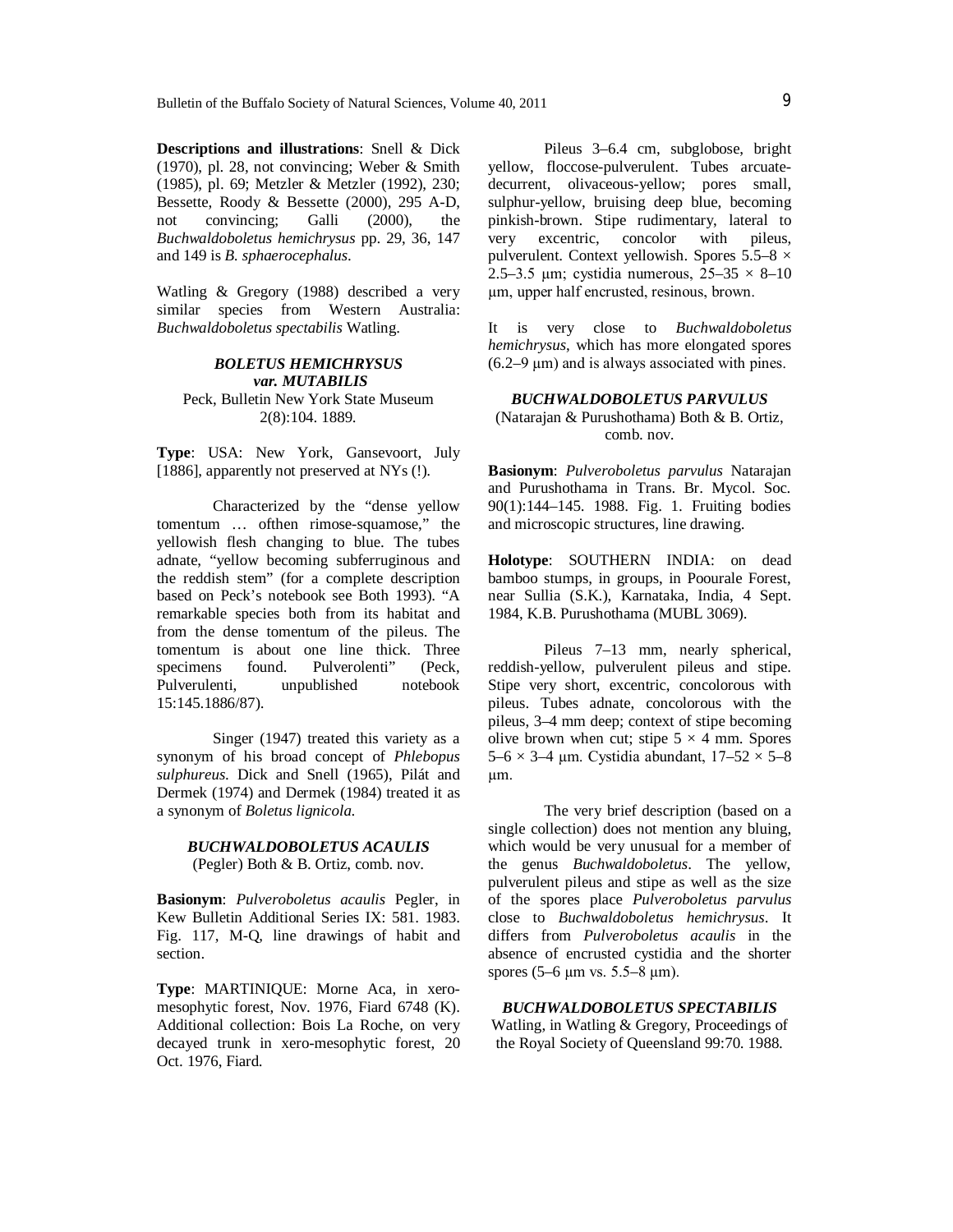**Holotype**: AUSTRALIA: Queensland. Bunya Mountains Nature Reserve, Old Dandabah Picnic Area, 9.III.1986, *T. Young 987,* BRIP 15097. Material in E. Gregarious at the base of rotten stump of Bunya Pine (*Araucaria bidwillii*) in rain forest.

Pileus 5.4–9.5 cm, bright orange yellow with a strong yellow pulverulence, viscid when wet. Stipe about  $50 \times 19 - 25$  (30 mm at base), ferrugineus-fulvus below, in apical area yellowish. Tubes chrome-yellow, bruising blue. Context stramineus, bluing in pileus and apical area of stipe. Odor strong, sweet and fruit. Spores  $5.5-6.7 \times 3.3-4 \mu m$ , cheilocystidia 30- $42 \times 5.5 - 7 \,\mu m$ .

"*Buchwaldoboletus spectabilis* comes close to *B. hemichrysus*… the two are undoubtedly related." The spores of *B. hemichrysus* are somewhat longer (6.5–8.5 µm vs. 5.5–6.7 µm).

## *BOLETUS OROVILLUS* Thiers & Kowalsky, in Thiers, Mycologia 58(6):825. 1966.

Pileus 10–15 cm, stipe  $7.5-12.5 \times 2-5$ cm. Pileus moist; becoming distinctly viscid, velutinous, becoming rimose, color very intense yellow, margin strongly incurved. Context yellow bluing slightly. Tubes yellow, not bluing. Pores very small, "bright red when fresh and with red exudate," not bluing. Stipe with yellow basal mycelium, concolorous with pores in apical region, yellow toward base, context yellow, bruising pale blue. Spores  $5.5-6.4 \times 3-4$  $\mu$ m, cystidia numerous, 35–47 × 9–14  $\mu$ m. "Solitary in humus under digger pine (*Pinus sabiniana*)" in the vicinity of Oroville, Butte County, California. Thiers (1975) also mentioned a collection from Olympia, Washington without providing any details.

**Type**: USA: California. Butte Co., Oroville, 8 Nov. 1964, Kowalsky 895. In herb. San Francisco State College (SFSU).

Thiers (ibid.) stated that "the yellow pileus and small spores are features of the subsection *Sulphurei* of the section *Subtomentosi* [of *Boletus*]; however, no species in that section has red pores and most are lignicolous."

Watling and Gregory (1988, under *Buchwaldoboletus*) noted that "no boletes of this group have been found in California (see Thiers, 1975). Only *B. crovilus* [sic! Misprint for "*orovillus*"] Thiers and Kowalski is indicated as having features of subsection *Sulphurei*… - i.e. yellow pileus and small spores but small spores occur in several unrelated groups and this apparently is where the similarity stops."

The intense yellow pileus, red to reddish brown pores and the stipe with red apical area point to *Buchwaldoboletus hemichrysus*, but that species has a golden yellow pileus, a stipe that is "yellowish tinged with red" and longer spores  $(6.5-8.5 \text{ vs. } 5.5-6.4)$ µm). The photographs by Ron Pastorino (back cover of Mushroom. The Journal of Wild Mushrooming; Issue 105) as *Boletus hemichrysus* may be *B. orovillus*.

# *PHAEOGYROPORUS BENIENSIS*

Singer & Digilio in Lilloa XXX:150. 1960.

**Type**: Bolivia. Departamento Beni, Provincia Vaca Diez, Guayaramerín, 6.III.1956, leg. R. Singer  $n^{\circ}$  B 1613 (LIL, tipo).

Pileus 53–123 mm, convex becoming applanate, glabrous to subtomentosus, viscid when wet, drying quickly; fuscus-brown, fading to isabelline. Hymenophore tubulose, pores 2 to 2.5 per mm, yellow to olivaceous, bruising brownish. Stipe bulbous-ventricose,  $40-60 \times$ 24–27 mm, subglabrous, yellow above, bruising brown, glabrous below. Context yellow, bruising blue when fresh and wet. Spores  $6-7 \times$ 4.2–5.5 µm, basidia clavate  $22 \times 7.5$  µm. Cystidia present near pores,  $22-41 \times 7-8.5 \text{ µm}$ with resinous incrustations. Hymenophoral trama of the *Phylloporus*-type. Hyphae with clamp connections.

**Synonyms**: *Phlebopus beniensis* (Singer & Digilio) Heinemann & Rammeloo, Mycotaxon XV:390. 1982. *Phlebopus beniensis* (Singer & Digilio) Singer in Singer, Araujo & Ivory, Beih. Nova Hedwigia, Heft 77, p. 46. 1983. Superfluous *comb. nov*.

**Descriptions**: Singer (1964) based on the protologue, with habit/habitat as "on humus and rotting detritus in low tropical rain forest, singly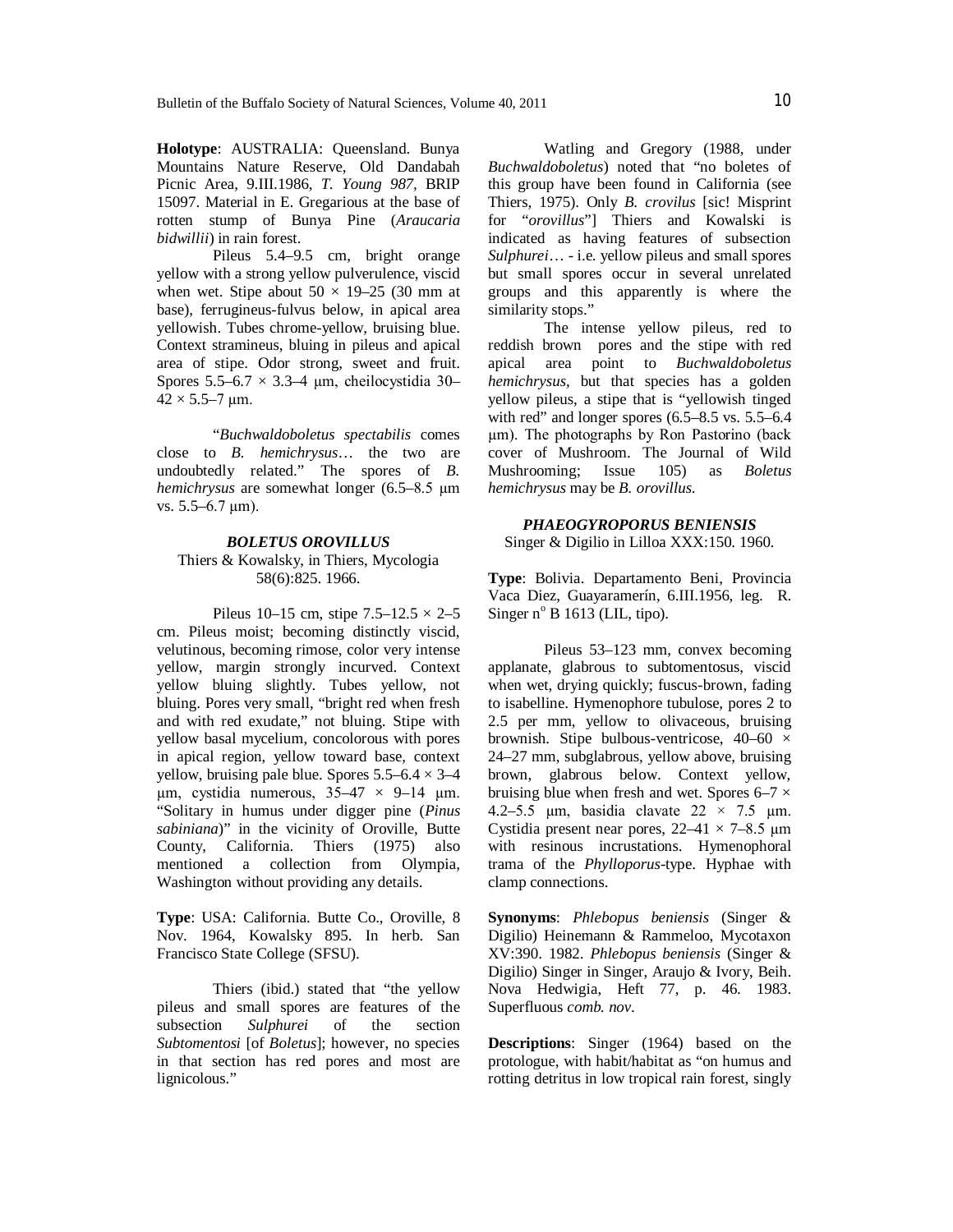or in small groups, fruiting in the rainy season especially towards the end of the maximum precipitation period, in the neighborhood of many genera of dicotyledonous trees, especially leguminous trees." "Brazil: Paraibo: Joao Pessoa, II.VII.1960, Singer B 3312 (BAFC)." The description in Singer, Araujo and Ivory (op.cit) is essentially the same as that of Singer (1964) except that the spores are said to be

"5.8–7.5  $\times$  4.3–6.2 µm, mostly 6–7  $\times$  4.8–5.8 µm" and the habitat as "on the ground in partially destroyed Amazonian rain forest, ectomycorrhizal?, perhaps also in gardens and parks of the subtropical zone." They list a collection from Argentina "Tucumán: under *Salix brumboldtiana*, 15/17.II.1957, Singer T 2981 (LIL) - probably identical."



Figure 1. Distribution of *Buchwaldoboletus* species

Singer, García and Gómez (1990) reported a collection from Costa Rica (*Lincoff CR126*) with similar characteristics, but also with "pores yellow (concolorous with tubes) bluing on injury when quite fresh, but after bluing or in non-bluing specimens tending to become brown", with spores  $6-7.5 \times (3.5)4.5$ -6.2 µm, cystidia of  $14-44 \times 3.5-14.5$  µm, frequently "with resinous stramineous incrustation" and also "hyphae with clamp connections."

Pegler (1983) reported on two collections from Martinique with spores  $6-7.5 \times$ 4.2–6.6 µm (*Fiard 147c*), while Pegler and Young (1981) gave the spores as  $6.5-8.5 \times 4-6$  $(7.2) \,\mu m$  (Fiard 389).

In discussing the genus *Buchwaldoboletus*, Watling (2008) observed "the S. American *Phlebopus beniensis* (Sing. &

Digilio) Heinem. & Rammeloo, unlike other members of this genus (i.e. *Phlebopus*) also

belongs here." We do not believe that this species belongs to *Buchwaldoboletus*, based on the size of the spores, the hyphae with clamp connections, and the possibility that it is mycorrhizal. This conclusion is also suggested by the results obtained by Binder & Hibbett (2006).

#### **COMMENTARY**

The largest concentration of members of the genus *Buchwaldoboletus* is found throughout Europe and in North America (Figure 1). In Asia *B. xylophilus* has the widest distribution. Without molecular data is impossible to determine whether the genus is monophyletic or polyphyletic. Only *B. lignicola* has been sequenced (Binder & Hibbett, 2006), coming out between a questionable "*Phlebopus beniensis*" and *Chalciporus* under the suborder Boletineae. Certainly members of the Stirps Lignicola are morphologically similar to some members of *Chalciporus*. Based on this analysis the "true" *Phlebopus beniensis* is grouped with other *Phlebopus* species within the suborder Sclerodermatineae, a group that "includes a few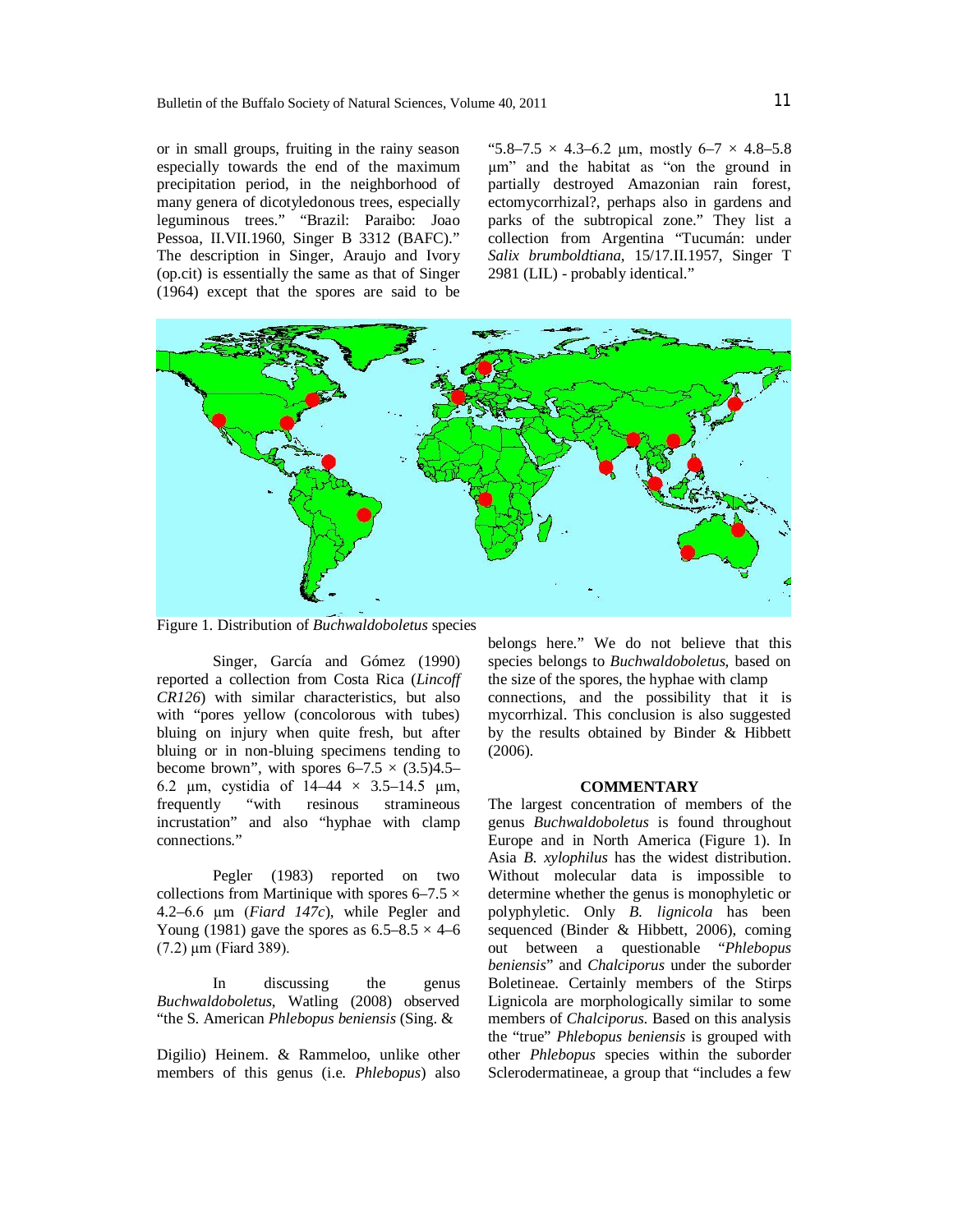boletoid forms such as *Boletinellus* and *Gyroporus*."

The question of whether *Buchwaldoboletus* originated in the Northern Hemisphere is a present unanswerable until more molecular data become available. We believe that *Buchwaldoboletus* is a useful morpho-genus since it unites species with similar characteristic: lignicolous habit, small spores, predominantly yellow to brownish colors, bluing in some parts, and yellow mycelium. Whether some members of the genus may also at least be facultatively ectomycorrhizal (those that occur with conifers) is difficult to answer at present.

#### **REFERENCES**

- Alessio, C.L. 1985. *Boletus* Dill. ex. L. (sensu lato). Libreria Cditrice Biella Giovanna, Saronno, pp. 705.
- Barla, J.B. 1859. Les Champignons de la Province de Nice. pp. 138.
- Berkeley, M.J. 1872. Notices of North American Fungi. *Grevillea* 1(3):33–39.
- Berkeley, M.J. and Curtis, M.A. 1853. Centuries of North American fungi. *Annals and Magazine of Natural History* 12:417–435.
- Binder, M. and Hibbett, D.S. 2006. Molecular systematics and biological diversification of the Boletales. *Mycologia* 98(6):971–981.
- Bessette, A.E., Roody W.C. and Bessette, A.R. 2000. North American boletes: a color guide to the fleshy pore mushrooms. Syracuse University Press. pp. 396.
- Both, E.E. 1993. The Boletes of North America. A compendium. Buffalo Museum of Science, Buffalo, New York. pp. 436.
- Breitenbach, J. and Kränzlin, F. 1991. Fungi of Switzerland. Boletes and agarics. Vol 3. First Part. Edition Mykologia Lucerne, pp. 361.
- Brown, R.P. 1985. Is there an association between *Boletus lignicola* and *Phaeolus schweinitzii*? *Bulletin of the British Mycological Society* 19:61–63.
- Coker, W.C. and Beers, A.H. 1943. The Boletaceae of North Carolina. University of North Carolina Press, Chapel Hill, pp. 91.
- Corner, E.J.H. 1972. *Boletus* in Malaysia. Government Printing Office. Singapore. pp. 263.
- Dähncke, R.M. 1993. 1200 Pilze in Farbfotos. AT Verlaz, Aarau/Switzerland. Leinen. pp. 1179.
- Dearness, J. 1924. New and noteworthy fungi III. *Mycologia* 16:143–176.
- Dermek, A. 1979. Fungorum Rariorum Icones Coloratae. Pars IX. Boletes I. J. Cramer, Vaduz. pp. 34.
- Dermek, A. 1984. Fungorum Rariorum Icones Coloratae. Pars XIII. Boletes II. Cramer, Vaduz. pp. 16.
- Dermek, A. and Lizon, P. 1985. Malý atlas húb. Bratislava: Slovenske pedagogicke nakladatelstvopp. pp. 546.
- Dick, E.A. and Snell, W.H. 1965. Notes on Boletes. XV*. Mycologia* 57(3):448–458.
- Engel, H. 1977. *Pulveroboletus hemichrysus* und andere seltene oder übersehene Röhrlinge. *Zeitschrift fur Pilzkunde* 43: 187–192.
- Estadès, A. and Lannoy, G. 2001. Validations diverses. Documents Mycologiques 31(no. 121):57-61.
- Fries, E.M. 1838. Epicrisis Systematis Mycologici. pp. 610.
- Fries, E.M. 1874. Hymenomycetes europaei sive Epicriseos systematis mycologici editio secunda. pp. 755.
- Galli, R. 2000. I Boleti. Atlante practicomonografico per la determinazione dei boleti. Milano, Edinatura, pp. 287.
- Groves, J.W. 1962. *Phlebopus lignicola* in North America. *Mycologia* 54:319–320.
- Heinemann, P. 1951. Champignons récoltés au Congo Belge par Madame Goossens-Fontana I. *Boletineae*. *Gyrodon*. *Bulletin du Jardin botanique de l'État a Bruxelles* 21:223–346.
- Heinemann, P. 1955. Champignons récoltés au Congo Belge par Madame M. Goossens-Fontana. I. Boletineae. Note coplémentaire 2. *Bulletin du Jardine Botanique de l'État a Bruxelles* 25(2):169–181.
- Heinemann, P. 1988. "Zur systematischen Stellung des *Boletus lignicola* Kallenbach." *Zeitschrift für Mycologie* 54(1):25–27.
- Heinemann, P. and Rammeloo, J. 1982. Observations sur le genre *Phlebopus* (Boletineae). *Mycotaxon* 15:384–404.
- Heinemann, P. and Rammeloo, J. 1983. Combinaisons et taxons nouveaux de *Gyrodontaceae* (Boletineae). Bulletin de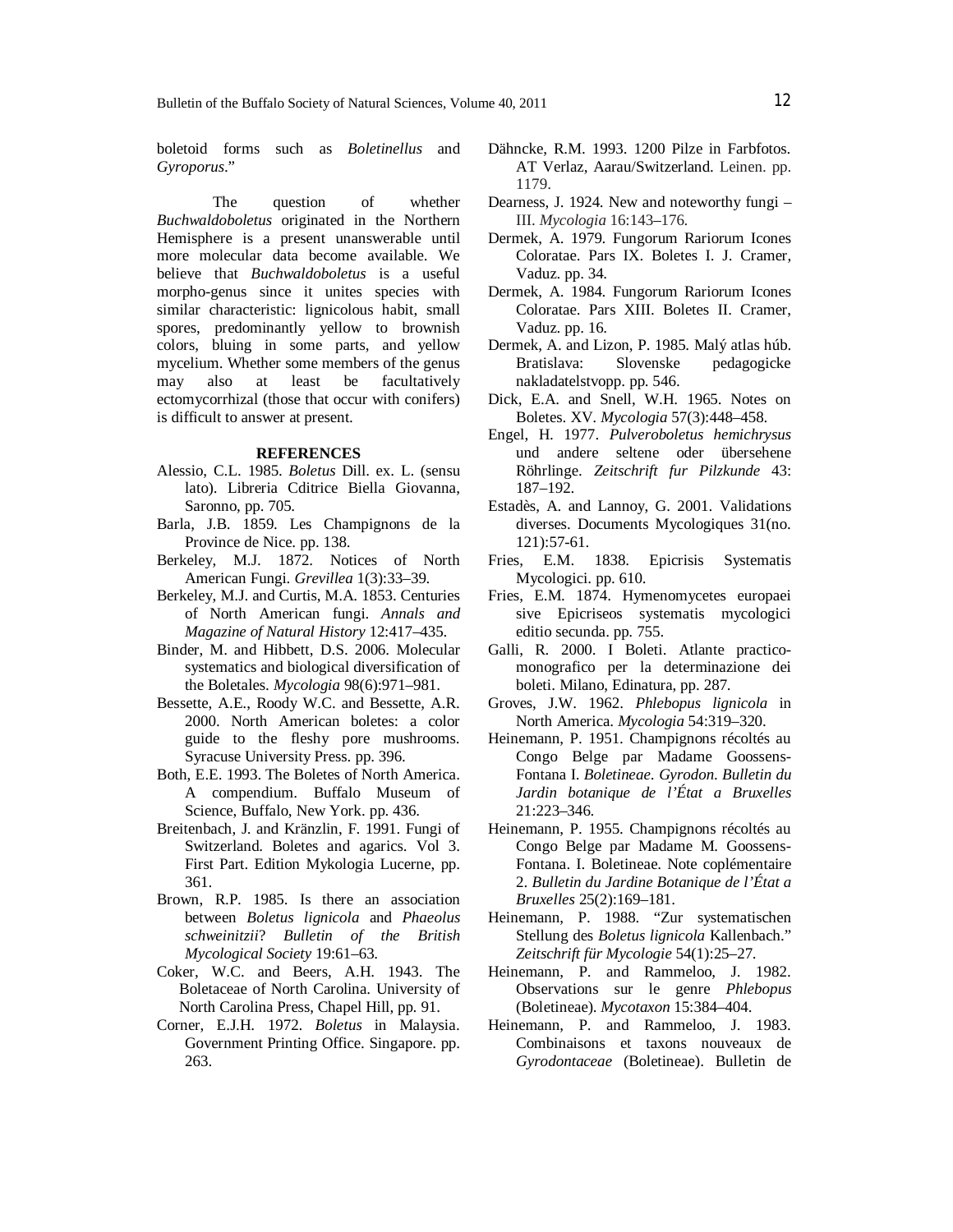Jardin, *Botanique National Belgique* 53:294–297.

- Jahn H, 1979. Pilze die an Holz wachsen. Busse Herford. pp. 268.
- Kallenbach, F. 1924. *Boletus sulphureus* Fries forma silvestris. *Annales Mycologici* 22:410–414.
- Kallenbach, F. 1929. *Boletus lignicola*, in: Die Pilze Mitteleuropas. Band 1. *Die Röhrlinge*  (Boletaceae): 56–60.
- Kallio, P. and Heikkilä, H. 1978. The boletes of Finland. 7. Genus *Boletus*. *Karstenia* 18:1– 19.
- Konrad, P. and Maublanc, A. 1937. Icones selectae fungorum. P. Lechevalier. Paris.
- Kuntze, C.E.O. 1898. Revisio generum plantarum 3:536.
- Lamoureux, Y. and Després, J., 1997. Champignons du Québec: Tome 1 Les bolets. Circle des mycologues de Montréal. pp. 115.
- Leclair, A. and Essette, H. 1969. Les Bolets. Editions Paul Lechevalier, Paris. pp. 81. 72 plates.
- Lipka, J. 1985. Weiteres über *Buchwaldoboletus lignicola* (Lallenbach) Pilát und *Phaeolus schweinitzii* (Fries) Patouillard. *Zeitschrift für Mykologie* 51(1):47–50.
- Lipka, J. 1987. Beitrag zur Kenntnis der Variabilität, Ökologie and Phänologie des *Buchwaldoboletus lignicola*. *Beiträge zur Kenntnis der Pilze Mitteleuropas* III:63–66.
- Metzler, S.; Metzler, V. 1992. Texas Mushrooms: A Field Guide. University of Texas Press, Austin. pp. 350.
- Murrill, W.A. 1910. Boletaceae. North American Flora. *Bulletin of the New York Botanical Garden* 9(3):133–161.
- Natarajan, K. and Purushothama, K.B. 1988. *Pulveroboletus parvulus* sp. nov. from South India. *Transactions British Mycological Society* 90(1):144–146.
- Neda, H. Yokoyama, T. and Furukawa, H. 1987. A new lignicolous *Pulveroboletus* from Japan. *Transations Mycological Society Japan* 28:319–324.
- Pantidou, M.E. 1961. Carpophores of *Phlebopus sulphureus* in Culture. *Canadian Journal of Botany* 39:1163–1167.
- Pantidou, M.E. 1962. Cultural studies of Boletaceae. Carpophores of *Phlebopus lignicola* in Culture. *Canadian Journal of Botany* 40:1313–1319.
- Peck, C.H. 1889. Boleti of the United States. *Bulletin of the New York State Museum* 2(8):73-166.
- Pegler, D.N. 1983. Agaric flora of the Lesser Antilles. Kew Bulletin Additional Series IX:1–668.
- Pegler, D.N. 1986. Agaric flora of Sri Lanka. Kew Bull. Additional Series XII:1–519.
- Pegler, D.N. and Young, T.W.K. 1981. A natural arrangement of the Boletales, with reference to spore morphology. *Transactions British Mycological Society* 76(1): 103–146.
- Petch, T. 1922. Additions to Ceylon fungi II. *Annales Royal Botanic Gardens Peradeniya* VII:279–322.
- Phillips, R. 1991. Mushrooms of North America. Little, Brown and Company, Boston. pp. 319.
- Pilát A. 1965. Hřib dřevožijny *Pulveroboletus lignicola* (Kallenb.) na Šumavě? *Česka Mykologie* 19(3): 180-181.
- Pilát, A. 1969. *Buchwaldoboletus*, genus novum Boletacearum. *Friesia* 9:217–218.
- Pilát, A. and Dermek, H. 1974. Hribovite huby. Slovenska Akadémie, Bratislava. p 207, pl. 103.
- Quélet, L. 1888*.* Flore Mycologique de la France et des Pays Limotrophes. Octave Doin, Paris, France.
- Reid, D.A. 1966. Coloured Icones of rare and interesting fungi: *Supplement to Nova Hedwigia* XI:1–32.
- Singer, R. 1942. Das System der Agaricales. II. *Annales Mycologici* 40:1-132.
- Singer R. 1947. The Boletoideae of Florida. The Boletineae of Florida III. *American Midland Naturalist* 37:1–135.
- Singer, R. 1961. Diagnoses fungorum novorum Agaricalium II. *Sydowia* 15:45–83.
- Singer, R. 1964. Boletes and related groups in South America. VI. *Nova Hedwigia* VII:43–132.
- Singer, R., 1967. Die Röehrlinge. Teil. II. Boletoideae und Strobilomycetaceae. J. Klinkhardt, Bad Heilbrunn. pp. 151.
- Singer, R., 1981. Notes on Bolete Taxonomy III*. Persoonia* 11(3):269–302.
- Singer, R. 1986. The Agaricales in Modern Taxonomy. 4th Edition. Koenigstein, Koeltz Scientific Books, Germany. pp. 981.